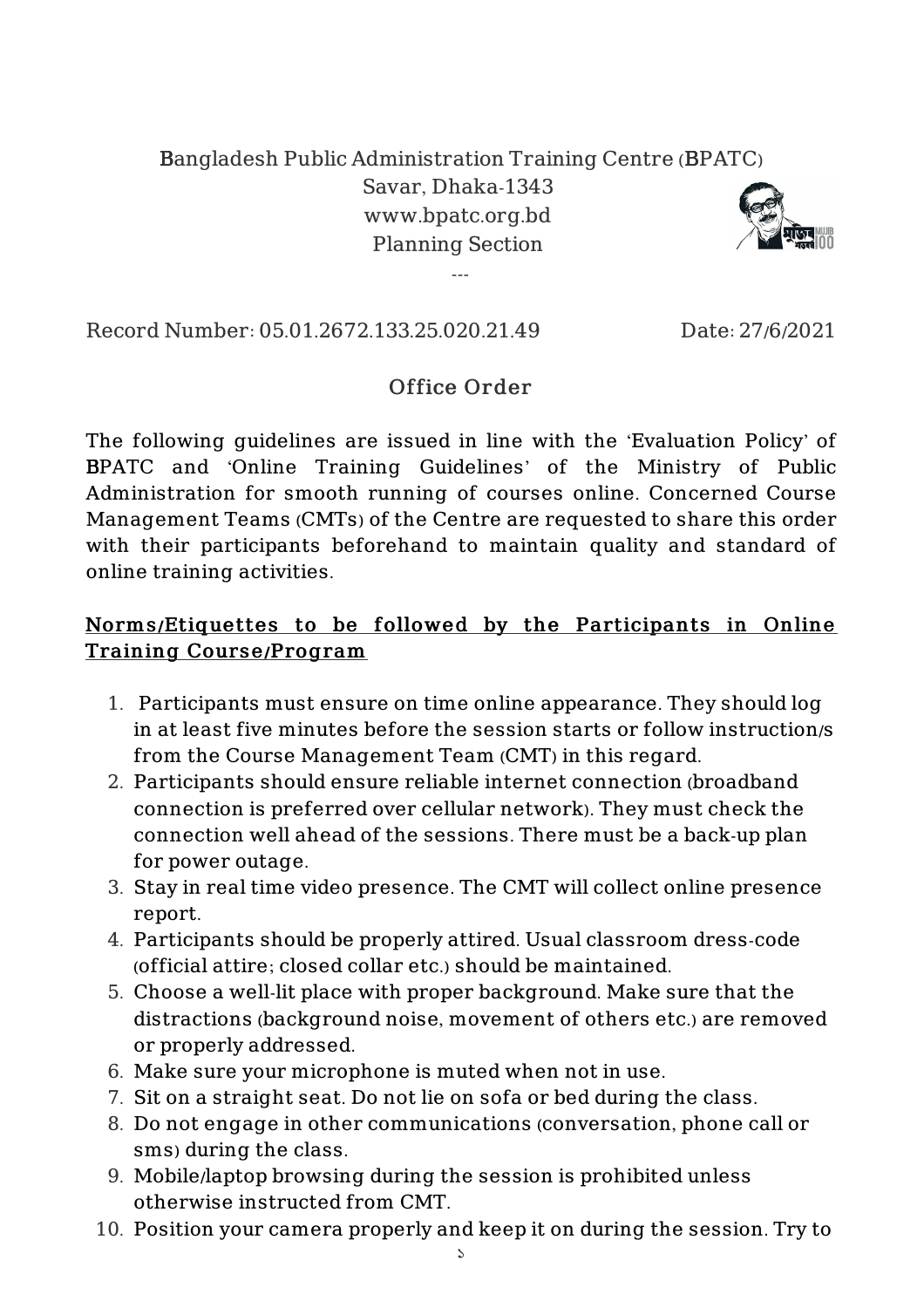look into the camera.

- 11. Prepare necessary training/study materials in advance.
- 12. Address internet disruptions (if needed) to the concerned member of the Course Management Team.
- 13. Tackle any technical issues in advance.
- 14. Use the chat box of zoom/webex/designated online platform to ask questions or notify anything to CMT during the session. Please do not overuse the chatbox with unnecessary words.
- 15. Stay on topic and ask/share relevant questions/comments.
- 16. Be careful with your tone.
- 17. Ask permission before you take screenshot or record.
- 18. Exit the meeting politely; the host should leave last.
- 19. Set your screen name as per the directives of the CMT.
- 20. Don't post or share (even privately) inappropriate material. Remember that nothing is private online. Apologize for any accidental breach of online etiquette.
- 21. Do follow any other instructions circulated by the concerned CMT or competent authority of BPATC.

This order is issued with the prior approval of the competent authority with immediate effect.

27-06-2021 Dr. Md. Mohoshin Ali Director Phone: 02224446607 Fax: 02224445029 Email: ppr.bpatc@gmail.com

Record Number: 05.01.2672.133.25.020.21.49/1(94) Date: 27/6/2021 Copy for Kind Information and Necessary Action: 1) Faculty Member (all), Bangladesh Public Administration Training Centre (BPATC), Savar, Dhaka 2) P. S. to Rector (for kind information of the Rector), BPATC, Savar, Dhaka